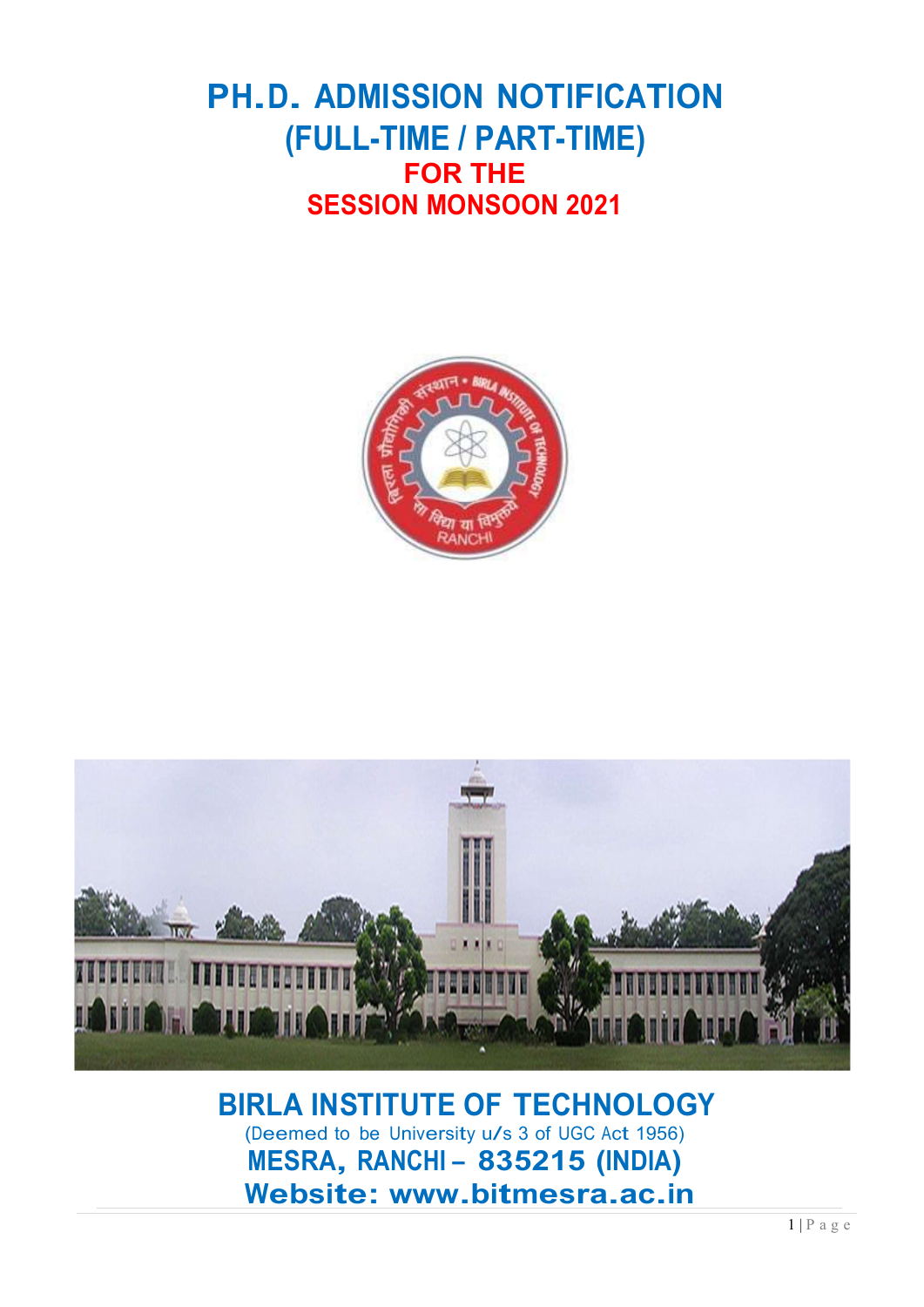### IMPORTANT DATES

| <b>Online Application Form Starts</b>          | 29th April 2021                        |
|------------------------------------------------|----------------------------------------|
| Last date for submission of Online Application | 10th June 2021                         |
| Display of shortlisted applicants for Test     | 14th June 2021                         |
| DATE OF ONLINE ENTRANCE TEST                   | 17th June 2021<br>(Thursday)           |
| Date of Interview of shortlisted applicants    | 18 <sup>th</sup> June 2021<br>(Friday) |
| <b>Declaration of Result</b>                   | 21 <sup>st</sup> June 2021             |
| Admission starts on                            | 22 <sup>nd</sup> June 2021             |

### CONTACT DETAILS:

Admission Section Birla Institute of Technology, Mesra, Ranchi – 835 215 Tollfree: 18003457057, 18003457058 Phone: 0651-2275868 Mobile: 9508050840

E-mail: daac@bitmesra.ac.in, coa@bitmesra.ac.in, admissions@bitmesra.ac.in

For Queries, please contact:

- Dean, Postgraduate Studies through email at dpgs@bitmesra.ac.in for Ph.D. Ordinance related issues.
- Department Head for Area of Research
- Admission Officials on 0651-2275868 or 9508050840 for admission related issues.

### IMPORTANT INSTRUCTIONS:

- Before applying for the program, please refer eligibility criteria.
- Apply for one department only.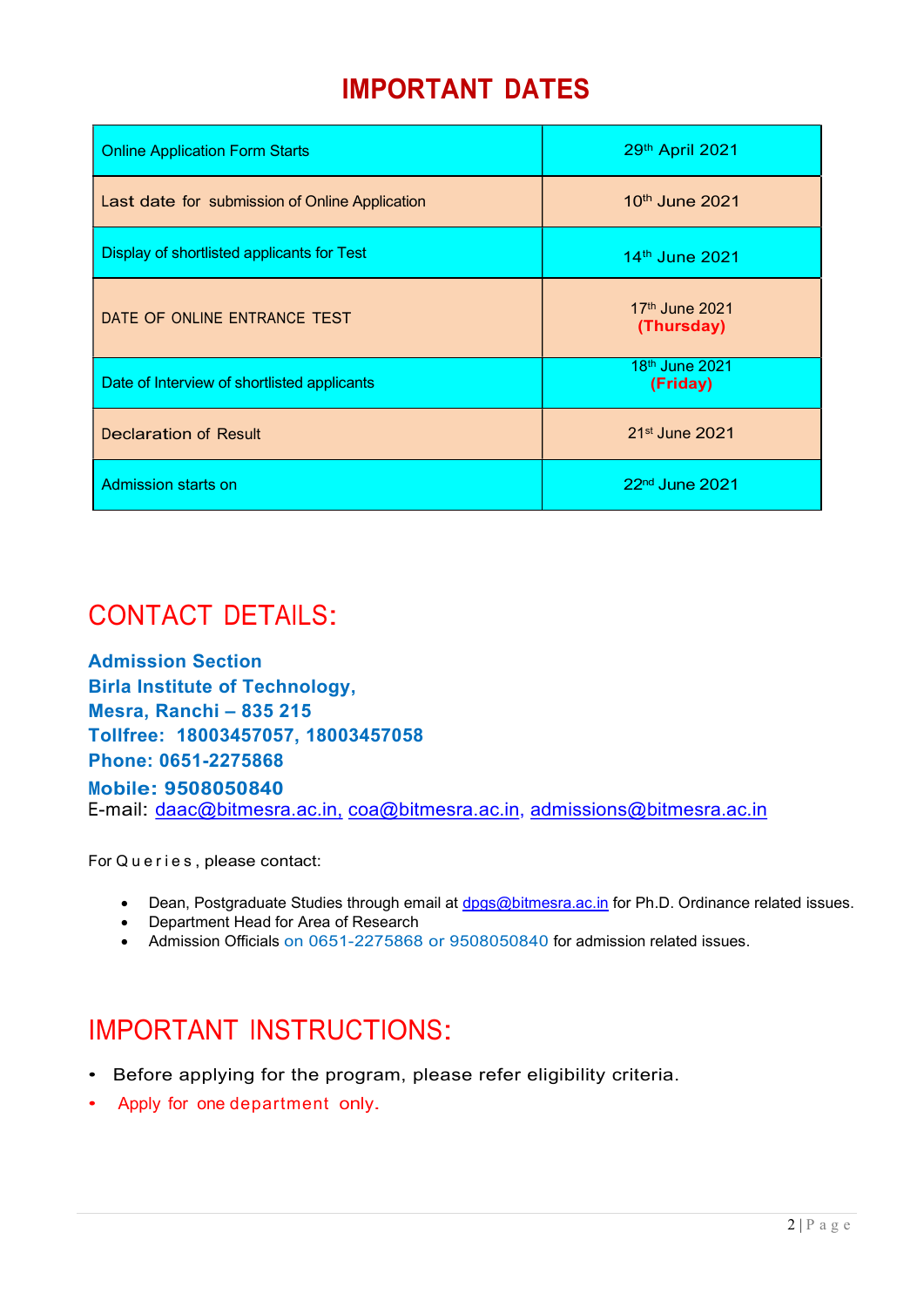### HOW TO APPLY:

- To fill online application form, click on the link "APPLY ONLINE" to register for the program and create password for the application process. Do not share the password with anybody. Please see instructions for filling online application form.
- Eligible candidates must complete and submit the application form online only [link available on the Institute website www.bitmesra.ac.i
- Pay application fee of Rs.2,500/- (General / OBC candidates) and Rs.1,500/- (SC/ST candidates) through ICICI payment Gateway (candidates may use Net banking / Debit card / Credit card of any nationalized bank) till the last date of application process. Fee once remitted shall not be refunded under any circumstances.

### MINIMUM ELIGIBILITY CRITERIA:

Candidates with following qualification shall be eligible for admission to the Ph.D. Program of the Institute:

- a) Candidates possessing M.Tech. / M.E. / M.Sc. (Engg.) / M.Arch. / M.Pharm. / M.Plan./ M.Sc./ MCA / MBA or equivalent Degree in relevant branch from a recognized University/Institute with minimum 60% marks or 6.0 CGPA on a ten point scale in the qualifying examination are eligible to apply for admission in the relevant departments.
- b) Candidates possessing B.Tech./B.E./B.Sc. (Engg.)/B.Pharm/B.Arch./B.Plan. or equivalent Degree in relevant branch from a recognized University/Institute with a minimum of 80% marks or 8.0 CGPA on a ten-point scale in the qualifying examination and a valid GATE/GPAT score with a minimum of 80 percentile are eligible to apply for admission in the departments as per their Specialization.

(In this case, the candidates need to pass in more numbers of qualifying Pre-PhD papers; the concerned detail is described in Section 9.1 of Ph.D. Regulation 2018)

c) Sponsored candidates must have minimum of two years of professional work experience, besides fulfilling the above criteria. In addition, such candidates should have valid sponsorship at least for three years.

#### RELAXATION FOR SC/ ST CANDIDATES

Eligibility criteria will be relaxed by 5% marks for SC / ST candidates.

#### Note:

- 1. NOC from the Institute is mandatory for employees of the Institute which shall be obtained before appearing at the admission test for the Ph.D. program.
- 2. Employees from other organizations shall produce NOC from his/her respective employers before payment of admission fees.
- 3. In case of the candidates with other grade point scale, the decision of the equivalence made by the assigned committee of the Institute shall be final.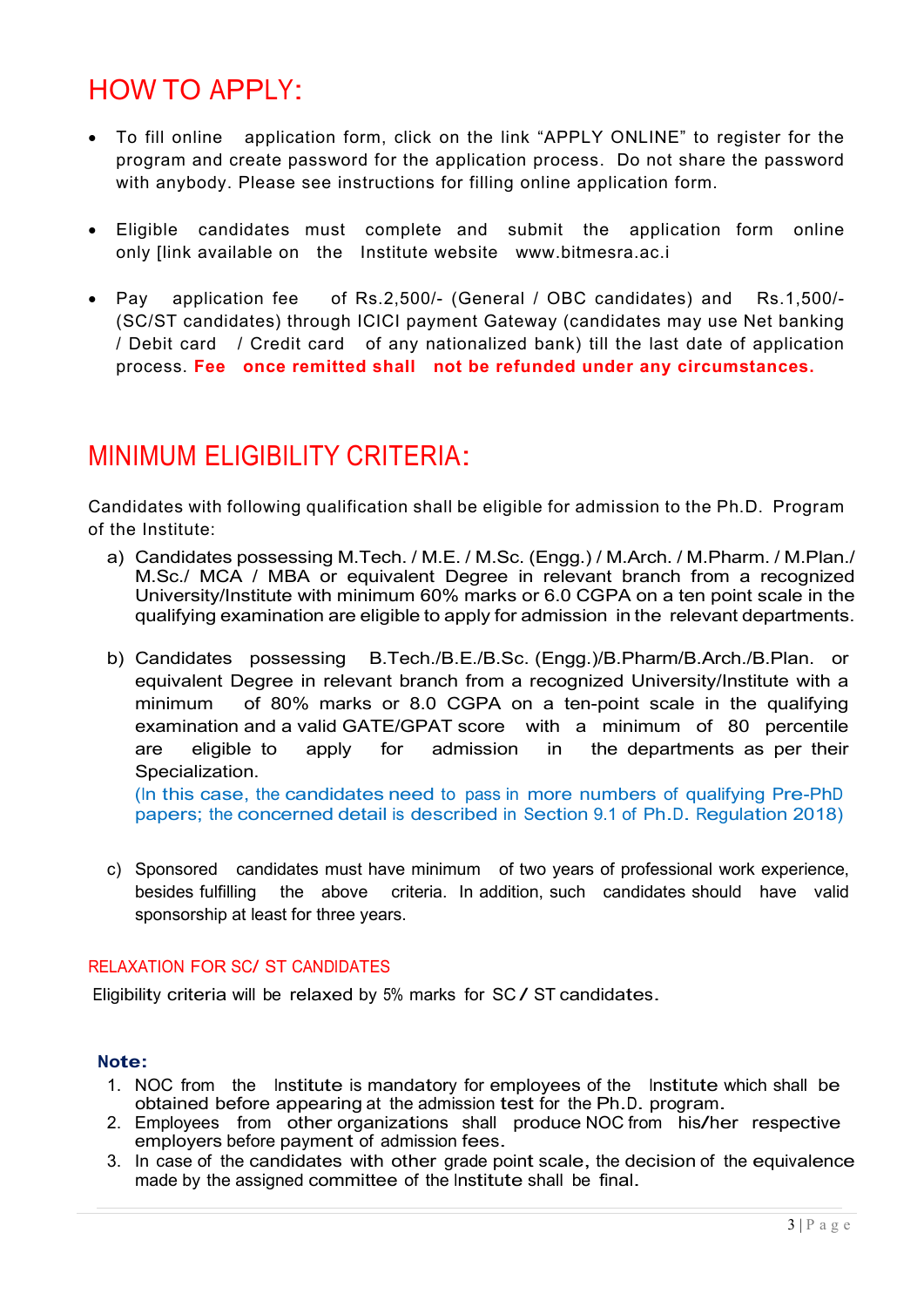**FELLOWSHIP AVAILABLE:**<br>A limited number\_of Institute Research Fellowship (IRF) with a fellowship amount of Rs. 25,000/- per month for the first two years and Rs. 28,000/- per month for the next two years is available depending on the performance. The minimum marks required for IRF may vary across the departments and department wise minimum marks shall be decided by an appropriate committee. These IRFs shall be distributed based on the performance in the admission test, academic career and interview. Ph.D. admission test is mandatory for candidate aspiring for the IRF.

### DEPARTMENT-WISE & SPECIALIZATION-WISE IRF POSITIONS [MESRA, Main Campus]

Fellowships are available in limited specializations. However, candidate can choose any specialization if desires to pursue Ph.D. in self-financing mode.

| <b>Sr</b> | Department                              | Specialization                                                                                                                                                                                                                                                                                                                                                                                                                                                 | No. of IRF       |
|-----------|-----------------------------------------|----------------------------------------------------------------------------------------------------------------------------------------------------------------------------------------------------------------------------------------------------------------------------------------------------------------------------------------------------------------------------------------------------------------------------------------------------------------|------------------|
| No.       |                                         |                                                                                                                                                                                                                                                                                                                                                                                                                                                                | <b>Available</b> |
| 1.        | Architecture                            | Urban Riverfront Development, Housing Need Assessment,<br>$\bullet$<br>Perception Studies for urban areas, Environmental Management of<br>Peri-urban Areas, Systematic Landscaping for Reclaiming abandoned<br>coal mines, Low-carbon city, Smart Cities, Urban Environmental<br>Management, Vernacular Architecture.<br>Urban Conservation and Heritage Management, Urban and Regional<br>$\bullet$<br>Planning, Conservation Planning.                       | $\overline{2}$   |
| 2.        | Bio-Engineering                         | Biosignal and Electrophysiology.<br>$\bullet$<br>Secondary metabolites, enzymes,<br>Bioprocess<br>development,<br>$\bullet$<br>Mushroom etc.<br>Renewable energy, Nanotransfer fluids, Biosurfactant.<br>$\bullet$                                                                                                                                                                                                                                             | 3                |
| 3.        | Chemical<br>Engineering                 | Tribology of Composite Materials, Polymer Processing, Food<br>$\bullet$<br>Packaging.<br>Separation Technology, Molecular Simulation, Process Modeling and<br>$\bullet$<br>Simulation, Thermodynamics, Optimization.<br>Heterogeneous Catalysis and Reaction Engineering, Adsorption,<br>$\bullet$<br>Synthesis of Nanomaterials, Environmental pollution control (air/water<br>purification)<br>Rheology of Complex Fluids, Polymer Rheology<br>$\bullet$     | 4                |
| 4.        | Chemistry                               | <b>Green Nanomaterials</b><br>$\bullet$<br>Biomimetic Coordination Chemistry, Renewable Energy<br>$\bullet$                                                                                                                                                                                                                                                                                                                                                    | $\overline{2}$   |
| 5.        | Civil &<br>Environmental<br>Engineering | Env Sc, Remote sensing.<br>$\bullet$<br>Water Resources Eng.<br>$\bullet$<br>Water Research: Water Treatment, Wastewater Treatment, Water<br>$\bullet$<br>Quality Monitoring.                                                                                                                                                                                                                                                                                  | 5                |
| 6.        | Computer Science &<br>Engineering       | Image Processing, Computer Vision, Pattern Recognition, Medical<br>$\bullet$<br>Imaging, Machine Learning.<br>Statistical Analysis of Algorithm, Data Science.<br>$\bullet$<br>Distributed Systems, Parallel Computing, Wireless Networks,<br>$\bullet$<br>Bioinformatics, Machine Learning.<br>Pattern Recog., Image Process, Algorithm Design, Digital forensic,<br>$\bullet$<br>Cyber Security.<br>Data Mining, Software Engineering, IoT, Cloud Computing. | 5                |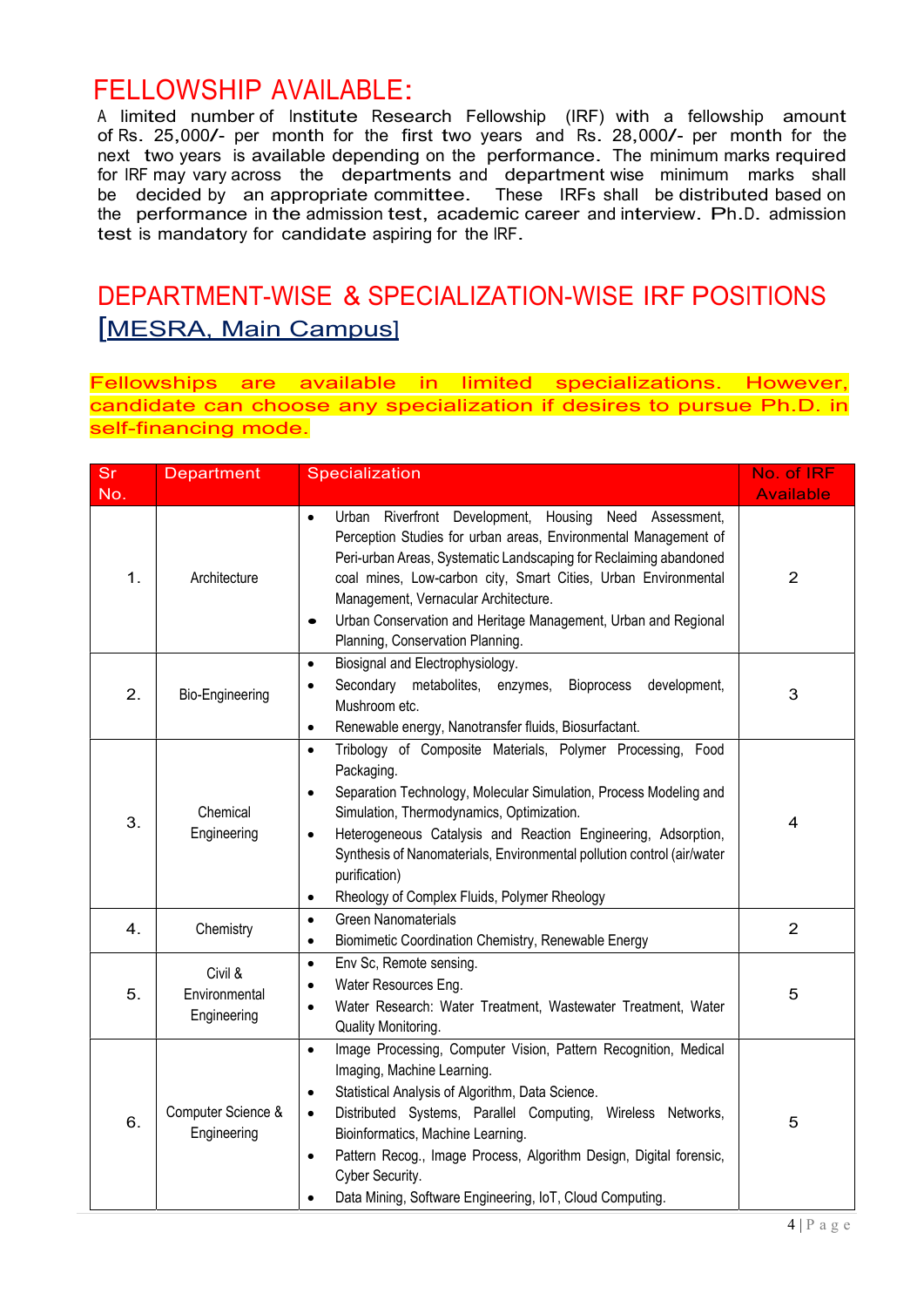| <b>Sr</b><br>No. | <b>Department</b>                         | Specialization                                                                                                                                                                                                                    | No. of IRF<br><b>Available</b> |
|------------------|-------------------------------------------|-----------------------------------------------------------------------------------------------------------------------------------------------------------------------------------------------------------------------------------|--------------------------------|
| 7.               | Electronics &<br>Communication<br>Engg.   | Wireless Communication, Microwave<br>$\bullet$<br>Signal Processing, Automations<br>$\bullet$<br>Biomedical signal processing, BCI<br>$\bullet$<br>Image Processing<br>$\bullet$<br>Machine Learning<br>$\bullet$                 | 5                              |
| 8.               | Electrical &<br>Electronics<br>Engg.      | Control System<br>$\bullet$                                                                                                                                                                                                       | 1                              |
| 9.               | Management                                | <b>Business Ethics CSR, Marketing</b><br>$\bullet$<br>Economics<br>$\bullet$                                                                                                                                                      | $\overline{2}$                 |
| 10.              | Mathematics                               | Numerical Analysis, Nonlocal Boundary Value Problems, Numerical<br>$\bullet$<br>Methods for Singular Boundary Value Problems.<br>Differential Equations and its applications in Ecology, Environment<br>$\bullet$<br>and Biology. | $\overline{2}$                 |
| 11.              | Mechanical<br>Engineering                 | Machine Design and Fluid Power<br>$\bullet$<br>Fracture/Design<br>$\bullet$<br>Solid Mechanics<br>$\bullet$<br>CAD/CAM, Mechatronics, Reverse Engg.<br>$\bullet$                                                                  | 4                              |
| 12.              | Pharmaceutical<br>Science &<br>Technology | Pharmacology<br>$\bullet$<br>Pharmacognosy<br>$\bullet$                                                                                                                                                                           | $\overline{2}$                 |
| 13.              | Physics                                   | Plasma Physics<br>$\bullet$<br>Ion Beam Mixing, Biomaterials Materials Science<br>$\bullet$                                                                                                                                       | $\overline{2}$                 |
| 14.              | Production<br>Engineering                 | <b>Manufacturing Engineering</b><br>$\bullet$<br>Industrial Engineering<br>$\bullet$<br>Manufacturing and Industrial Engineering<br>$\bullet$                                                                                     | 3                              |
| 15.              | Space Engineering &<br>Rocketry           | Rocket Propulsion<br>$\bullet$                                                                                                                                                                                                    | $\overline{2}$                 |

Candidates willing to pursue Ph.D. in self-financing mode (without IRF) are free to choose Ph.D. area as well as supervisor.

Department-wise possible research area(s) and faculty specializations are available in Institute website www.bitmesra.ac.in under department profile.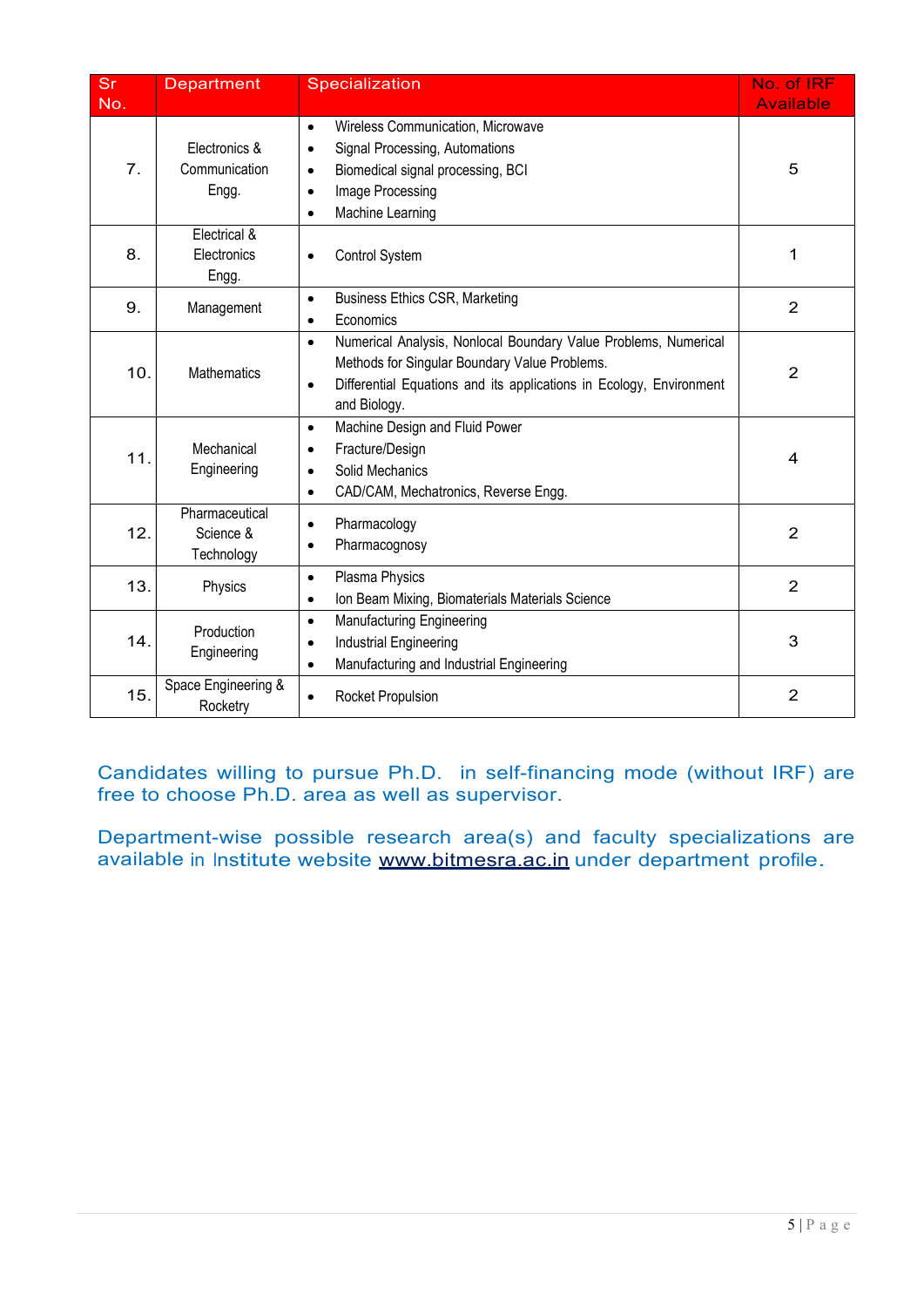### DEPARTMENTS OFFERING PH.D. PROGRAM:

- 1. Architecture
- 2. Bio-Engineering (Disciplines Biotechnology and Bio-Medical Engineering)
- 3. Chemical Engineering (Disciplines Chemical Engineering, Polymer Engineering and Food Technology)
- 4. Chemistry
- 5. Civil & Environmental Engineering (Disciplines Civil Engineering and Environmental Science)
- 6. Computer Science & Engineering
- 7. Electrical & Electronics Engineering
- 8. Electronics & Communication Engineering
- 9. Management
- 10. Mathematics
- 11. Mechanical Engineering
- 12. Pharmaceutical Science & Technolog<sup>y</sup>
- 13. Physics
- 14. Production Engineering
- 15. Remote Sensing
- 16. Space Engineering & Rocketry

### SELECTION PROCEDURES:

Selection in the P h . D . program shall be based on performance in an Online Entrance Test, Previous academic career and an Interview. Only such candidates, who obtain the minimum required marks in Online Entrance Test and the indicated total percentage of marks, will be considered for final preparation of result as given below:

#### Group-A:

| Category of<br>applicant | Online<br>Entrance<br>Test<br>(100)<br>[Min % requirement] | Academic<br>Record<br>(60) | <b>Interview</b><br>(40) | Total<br>(200)<br>[Min % requirement] |
|--------------------------|------------------------------------------------------------|----------------------------|--------------------------|---------------------------------------|
| General                  | 30%                                                        | $\overline{\phantom{0}}$   |                          | 45%                                   |
| SC/ST                    | 25%                                                        | $\sim$                     | -                        | 40%                                   |

#### Group-B:

| Category of<br>applicant | Online<br><b>Entrance Test</b><br>(40)<br>[Min % requirement] | Academic<br>Record<br>(60) | <b>Interview</b><br>(100) | Total<br>(200)<br>[Min % requirement] |
|--------------------------|---------------------------------------------------------------|----------------------------|---------------------------|---------------------------------------|
| Sponsored                | 30%                                                           | $\overline{\phantom{0}}$   |                           | 45%                                   |

Note: Upto 20% of the selected candidates for admission to the respective Department may be allotted to Part-Time candidates depending upon their position in the merit list.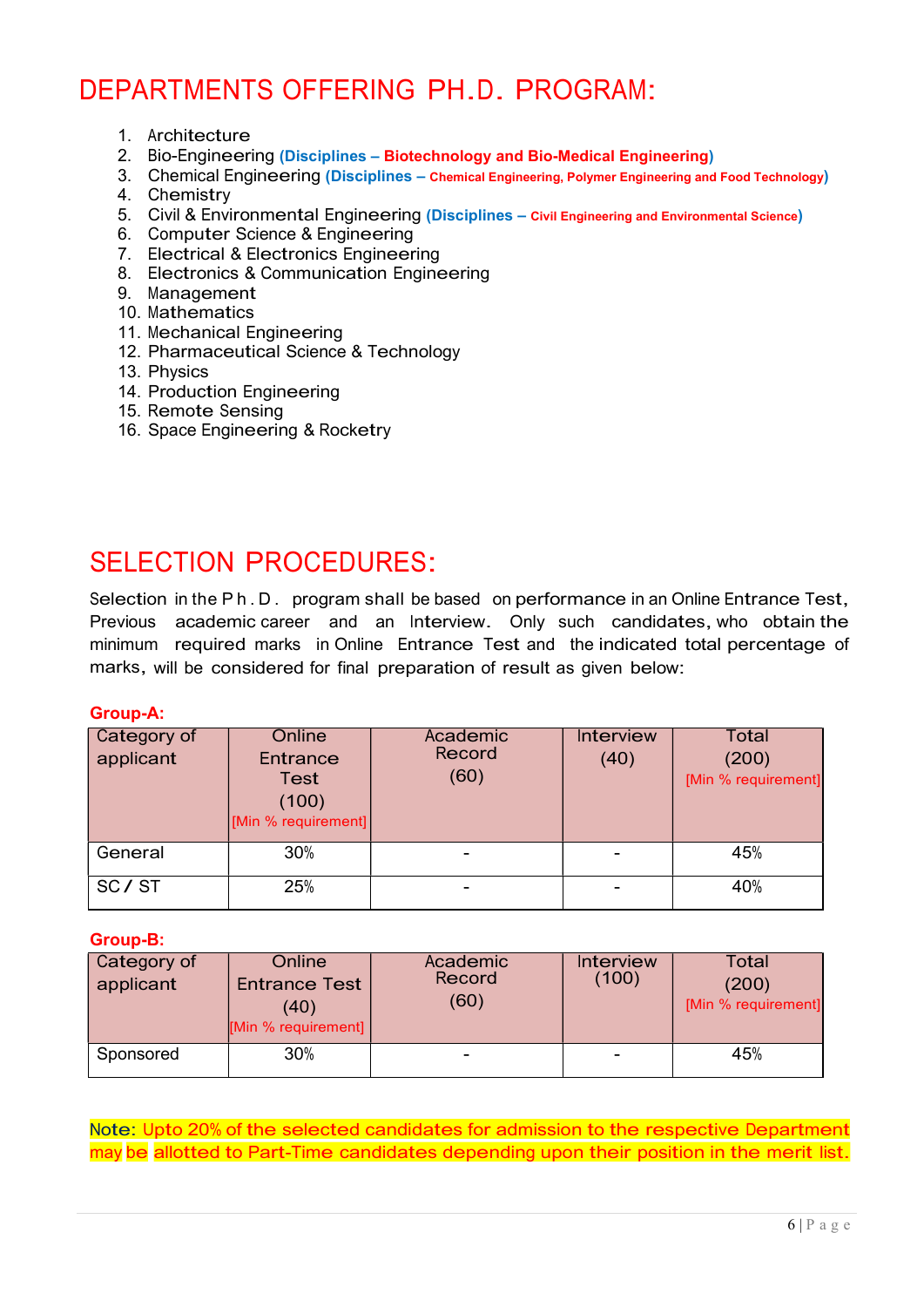### SCHEDULE FOR ONLINE ENTRANCE TEST & INTERVIEW:

### Date of Online Entrance Test:

Date: 17.06.2021

#### Time: 10:00 AM to 11:00 AM IST (1-hour duration)

#### Pattern of question: Multiple Choice

#### Total no. of questions: 50 (2 marks for each correct answer). There will be no negative marking.

Admission to Ph.D. will be of two stage process:

1) Ph.D. Entrance Test (PET) and

2) Personal Interview (PI).

- The online entrance test for the Ph.D. program shall be multiple choice questions for 100 marks (30 marks of General and 70 Marks of Applied Subject/ Domain/Department Specific) and for the duration of one hour. The type of multiple-choice questions will follow the sample pattern of NET and GATE/GPAT. There will be no negative marking.
- The Online Entrance Test shall be conducted through online platform.
- You may join the test from your Computer, Tablet or Smartphone by using the link which will be shared with you by email before schedule time.
- The candidate will of its own cost will appear the Computer based test either from home or any suitable place or on your discretion and maintain the sanity of Examination.
- The Institute will be not responsible for any kind power failure/low bandwidth/web browser compatibility/sudden shutdown of Computer or Mobile/etc. while a candidate appearing the Test.

### Date of Interview:

#### [Through video conferencing / Google Meet by the concerned Dept.]

The interview process of the selected candidates will be conducted as per the schedule given below: [Only such candidates who obtain the minimum requisite marks in Online Entrance Test will be considered for an interview, as given in selection procedure above].

### Date: 18.06.2021 Time: SLOT -1: 10 AM to 1 PM, SLOT-2: 2 PM to 5 PM IST

- The interviews of the shortlisted applicants will be conducted online through video conferencing / Google Meet as per the schedule given above.
- You may join the interview from your **Computer, Tablet or Smartphone** by using the link which will be shared with you by email any time during the time slot given.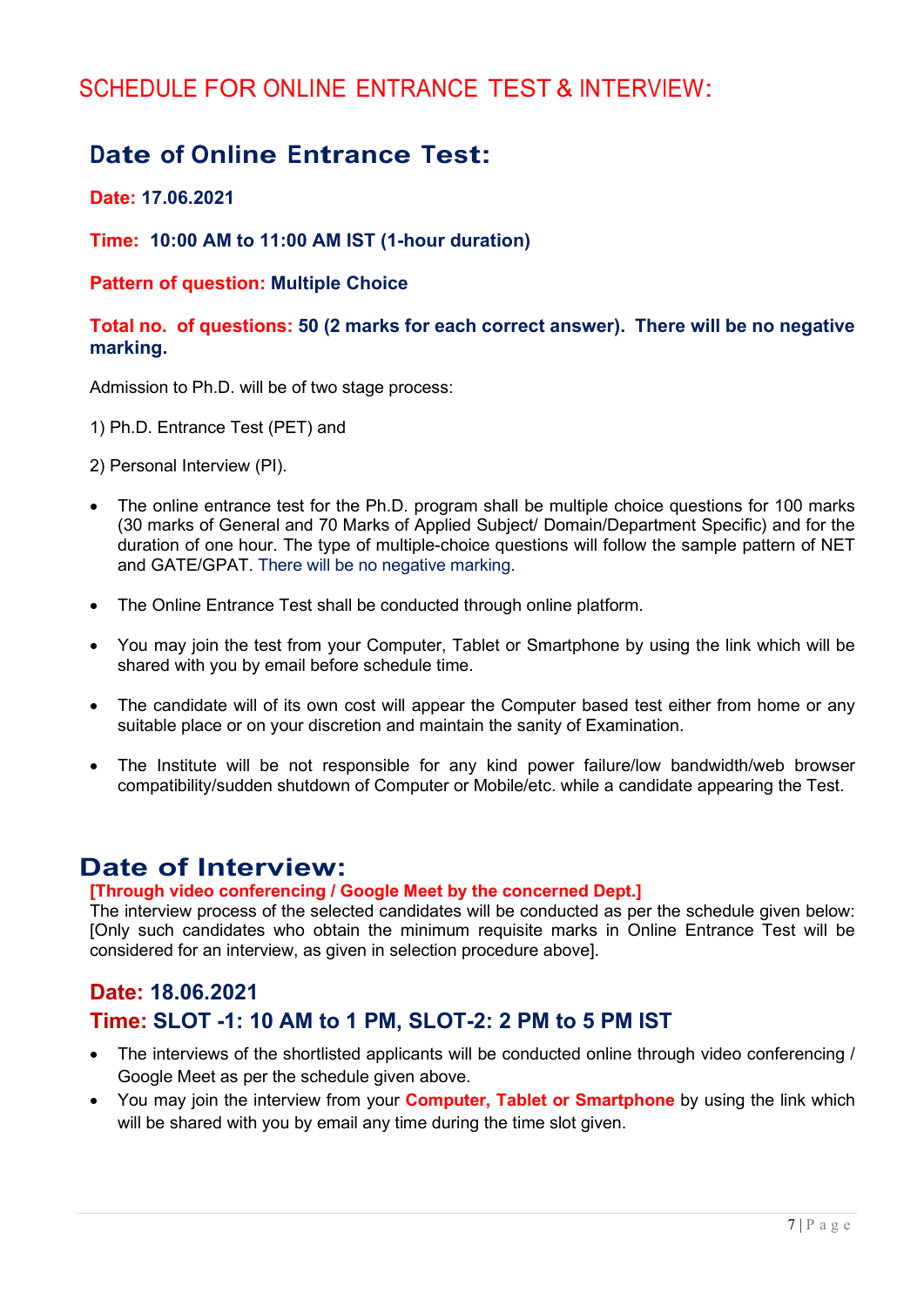### EXEMPTION FROM THE ENTRANCE TEST:

Those with UGC-CSIR/DBT/BINC/ICMR-JRF and all other similar all India fellowships based on a written test for Ph.D. admission may be exempted from the Entrance Test but will be required to appear in the interview.

#### Note: Candidates will not be entitled to get any kind of financial assistance from the Institute.

### DOCUMENTS REQUIRED:

All candidates are advised to get ready with the following supporting documents in original while interview process and during verification of documents at a later stage along with a set of photocopies of the same.

- 1. Pass certificate and Marksheet of Class 10 (bearing date of birth)
- 2. Marksheet of Class 12 / Intermediate or equivalent
- 3. Certificate and Marksheets of Graduation
- 4. Certificate and Marksheets of Post-graduation
- 5. College Leaving Certificate
- 6. Migration Certificate
- 7. Candidates with qualifications acquired through correspondence or distance-learning programs are eligible only if (a) they acquired such eligible only if (a) they acquired such qualifications as working professionals / while in employment, (b) the programs are recognized by the DEC- UGC-AICTE or MHRD, (c) they have passed the qualifying examination at the time of applying, with minimum<br>requisite marks as given in eligibility criteria. They must enclose marks as given in eligibility criteria. They must enclose photocopies of (i) work experience certificate (ii) pass certificate and marksheets of qualifying examination (iii) proof of the program recognized by the DEC-UGC-AICTE or MHRD in letter head of the Institute/College /University, with their application.
- 8. UGC-CSIR/DBT/BINC/ICMR-JRF and all other similar all India fellowships based on a written test for pursuing Ph.D. Admit card and Score card (if applicable)
- 9. Caste certificate / special category certificate (if applicable) in proper format, signed by appropriate authority.
- 10. Sponsorship letter, NOC, Experience Certificate and Facilities available to carry out the research work at their place of working (if applicable) for Sponsored / Part- Time candidates.

All candidates belonging to the SC and ST categories must note and obtain caste certificates which should be in proper format and should be signed by appropriate authority of rank not less than SDO.

(Note: Final reservation proportion will depend on notification, if any, issued by competent<br>authority and as accepted by the Institute). Candidates belonging to Persons with authority and as accepted by the Institute). Candidates belonging to Persons Disability [PwD] category must send photocopy of relevant certificate(s) in proper format signed by appropriate authority.

The Admissions Office / concerned Departments may not undertake detailed scrutiny of applications before verification of documents, and all shortlisted applicants called for Test are allowed to appear in the Test on purely provisional basis, subject to their eligibility being verified at the time of interviews. Merely being allowed to appear in the Test will not be considered as a ground for being eligible for admission to the Ph.D. program. Further, mere submission of application form does not entitle a candidate to appear for the Test.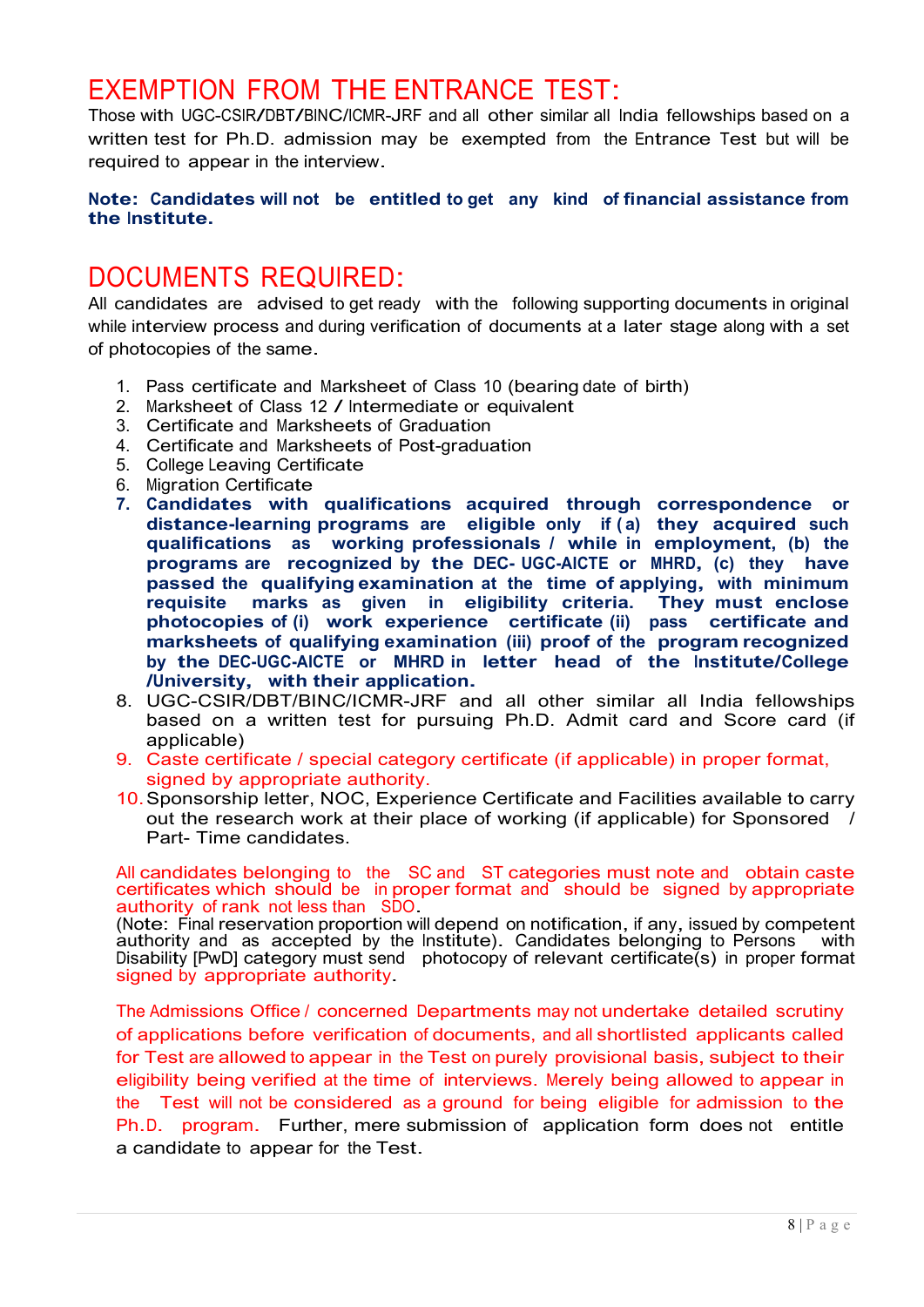### RESIDENTIAL REQUIREMENTS:

The residential requirement is essential to build the research atmosphere in the Institute. The residential requirement for part-time Ph.D. candidates shall be a minimum period of one semester at the Institute for the candidates having PG degree and two continuous semesters at the Institute for the candidates having B.Tech./B.E./ B.Sc. (Engg.) /B.Pharm/B.Arch./B.Plan. or equivalent Degree. However, for full time scholars, the minimum residential requirement is of six semesters.

### FEE STRUCTURE:

| S.No.            | <b>Description</b>                                                  | Fee (INR) Main<br>Campus /<br>Off Campuses | <b>Remarks</b>                                                                     |  |
|------------------|---------------------------------------------------------------------|--------------------------------------------|------------------------------------------------------------------------------------|--|
| $\mathbf{1}$ .   | Admission Fee                                                       | 5000.00                                    | Payable at the time of admission                                                   |  |
| 2.               | Infrastructure Fee<br>(One time non-refundable)                     | 20000.00                                   | Payable at the time of admission                                                   |  |
| 3.               | <b>Caution Money</b><br>(Refundable)                                | 10000.00                                   | Payable at the time of admission                                                   |  |
| $\overline{4}$ . | <b>Registration Fee</b><br>for Pre-Ph.D. Qualifying<br>Examinations | 2000.00<br>(per course)                    | Payable at the time of registration for<br>the Pre-Ph.D. Qualifying<br>Examination |  |
|                  | <b>Semester Fee:</b><br>Full-time Research Scholar                  | 20000.00                                   |                                                                                    |  |
| 5.               | Part-time Research Scholar<br>(Employees of BIT)                    | 20000.00                                   | Payable in each semester at the<br>time of admission and registration              |  |
|                  | Sponsored / Part-time<br>Research Scholar (External)                | 40000.00                                   |                                                                                    |  |
| 6.               | <b>Thesis Submission Fee</b>                                        | 20000.00                                   | Payable at the time of submission of<br>thesis                                     |  |

- Refund rules for the Ph.D.program:<br>• If a student withdraws / leaves the Institute for any reason in the mid-session without completing the entire program, all fees paid including the caution money will be forfeited by the Institute.
- If a student with fellowship (Institute / QIP / Project / External) withdraws / leaves the Institute in the mid-session without completing the program, the entire amount paid to him / her towards fellowship need to be returned by the student before leaving the Institute.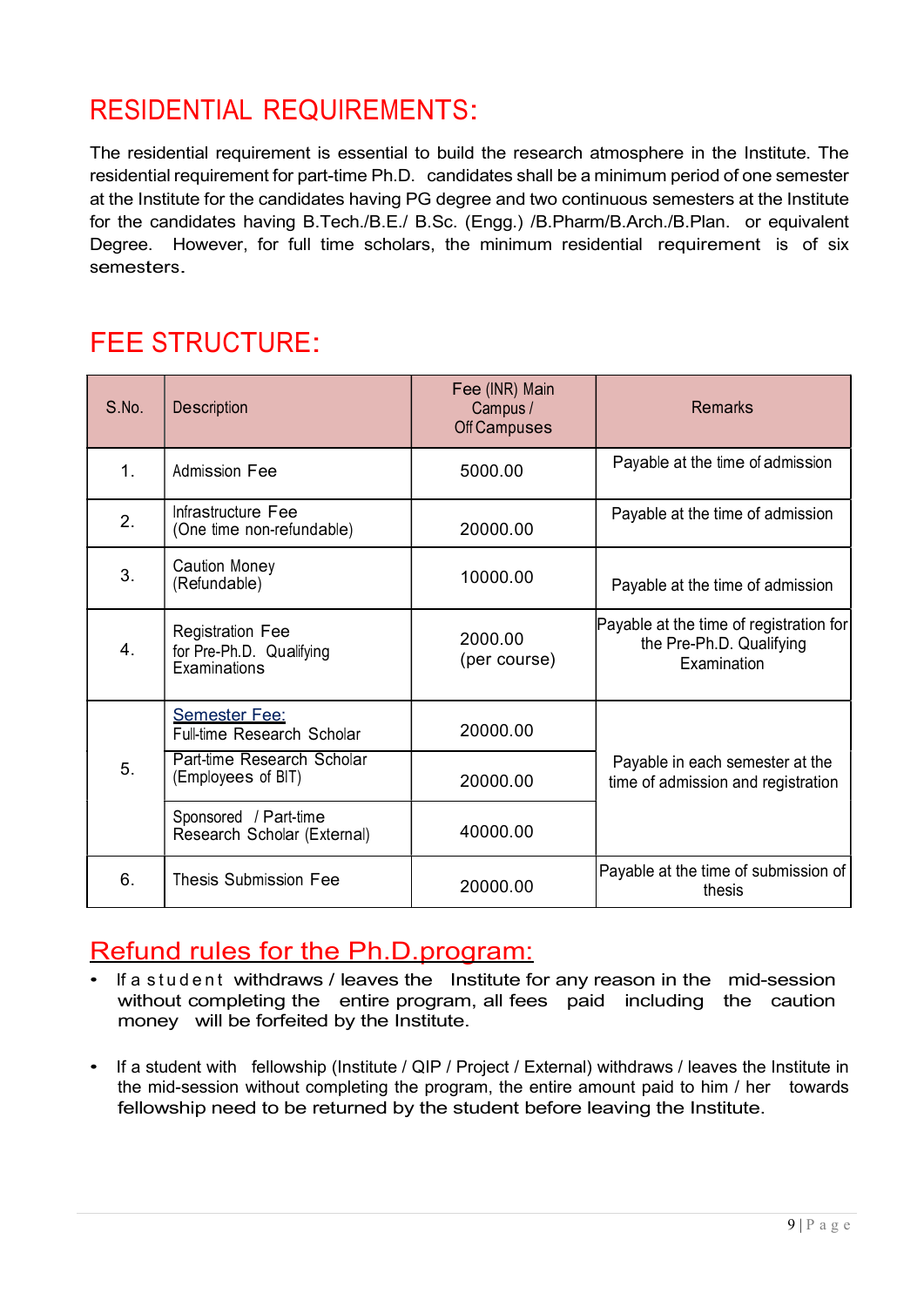## NUMBER OF SEATS AVAILABLE MESRA [Main Campus]

| SI No. | Department                                         | No. of vacancies |  |
|--------|----------------------------------------------------|------------------|--|
| 1.     | Architecture                                       | 14               |  |
| 2.     | <b>Bio-Engineering</b>                             | 22               |  |
| 3.     | <b>Chemical Engineering</b>                        | 30               |  |
| 4.     | Chemistry                                          | 25               |  |
| 5.     | Civil & Environmental Engineering                  | 13               |  |
| 6.     | <b>Computer Science &amp; Engineering</b>          | 27               |  |
| 7.     | <b>Electrical &amp; Electronics Engineering</b>    | $\overline{5}$   |  |
| 8.     | <b>Electronics &amp; Communication Engineering</b> | 30               |  |
| 9.     | Management*                                        | $\mathbf{1}$     |  |
| 10.    | <b>Mathematics</b>                                 | 13               |  |
| 11.    | <b>Mechanical Engineering</b>                      | 12               |  |
| 12.    | <b>Pharmaceutical Science &amp; Technology</b>     | 15               |  |
| 13.    | Physics                                            | 12               |  |
| 14.    | <b>Production Engineering</b>                      | 13               |  |
| 15.    | <b>Remote Sensing</b>                              | $\overline{2}$   |  |
| 16.    | Space Engineering & Rocketry                       | $10$             |  |

\* Area of Research – Industrial Management, Marketing, HR, IR, OB, Finance, SCM, Business Analytics, Economics, Business Ethics, CSR, Information Systems, Technology / Quality Management.

Note: Upto 20% of the selected candidates for admission of the respective Department may be allotted to Part-Time candidates depending upon their position in the merit list.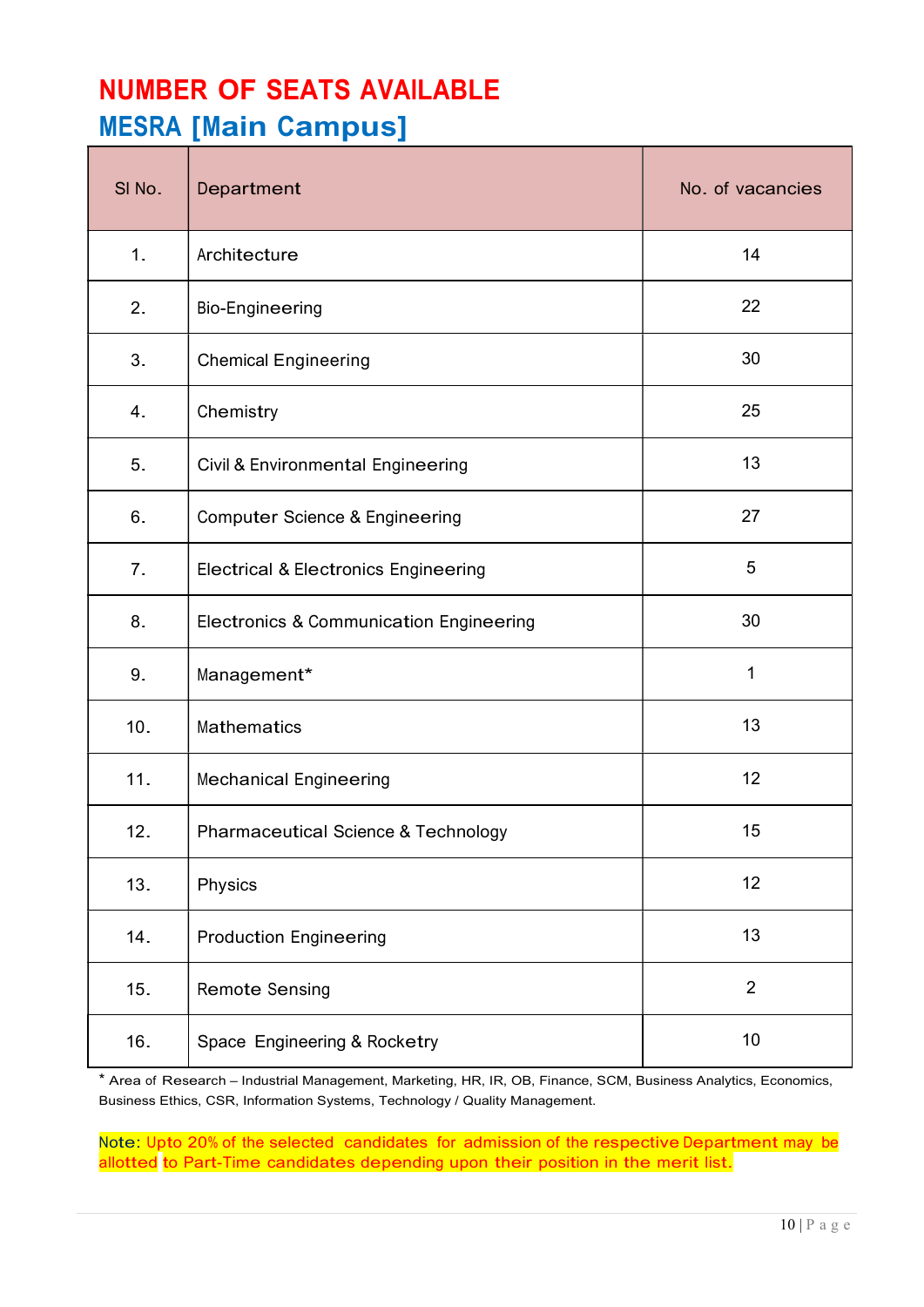### OFF CAMPUSES:

| SINO. | Campus                                                                         | Department                    | No. of<br>vacancies   | Area of research<br>available in the Dept of<br>Management at<br>Off Campuses   |
|-------|--------------------------------------------------------------------------------|-------------------------------|-----------------------|---------------------------------------------------------------------------------|
|       |                                                                                | Chemistry                     | $\overline{2}$        | $\blacksquare$                                                                  |
|       |                                                                                | Computer Science & Engg.      | 8                     |                                                                                 |
|       |                                                                                | ECE                           | 8                     |                                                                                 |
|       | Deoghar                                                                        | <b>EEE</b>                    | $\mathbf{1}$          |                                                                                 |
| 1     |                                                                                | <b>Mechanical Engineering</b> | 3                     |                                                                                 |
|       |                                                                                | <b>Mathematics</b>            | $\,6$                 |                                                                                 |
|       |                                                                                | Physics                       | $\,6\,$               |                                                                                 |
|       |                                                                                | <b>Production Engineering</b> | $\overline{2}$        |                                                                                 |
|       |                                                                                | Chemistry                     | $\overline{2}$        |                                                                                 |
|       |                                                                                | Computer Science & Engg.      | 17                    |                                                                                 |
|       | EEE<br>$\overline{2}$<br>Jaipur<br>Management<br><b>Mathematics</b><br>Physics |                               | 6                     |                                                                                 |
|       |                                                                                | 5                             | HRM, Marketing and IB |                                                                                 |
|       |                                                                                |                               | $6\phantom{1}$        |                                                                                 |
|       |                                                                                |                               | 6                     |                                                                                 |
|       |                                                                                | Computer Science & Engg.      | 5                     |                                                                                 |
| 3     | Noida                                                                          | Management                    | 14                    | HRM, OB, KM, Marketing,<br>Finance and Comm., Media,<br><b>Gender Diversity</b> |
|       |                                                                                | Mathematics                   | 6                     |                                                                                 |
|       |                                                                                | Chemistry                     | $\overline{4}$        | $\overline{\phantom{0}}$                                                        |
|       |                                                                                | <b>Civil Engineering</b>      | 9                     | $\overline{\phantom{a}}$                                                        |
|       |                                                                                | Computer Science & Engg.      | $\overline{7}$        | $\overline{a}$                                                                  |
|       |                                                                                | <b>EEE</b>                    | 5                     | $\blacksquare$                                                                  |
|       |                                                                                | ECE                           | $9\,$                 | $\blacksquare$                                                                  |
|       |                                                                                | Management                    | 13                    | Economics, HR & Marketing                                                       |
| 4     | Patna                                                                          | <b>Mechanical Engineering</b> | $\bf 8$               | $\blacksquare$                                                                  |
|       |                                                                                | Physics                       | $\bf 8$               | $\overline{\phantom{a}}$                                                        |
|       |                                                                                | <b>Production Engineering</b> | $\overline{4}$        |                                                                                 |

Note: Upto 20% of the selected candidates for admission of the respective Department may be allotted to Part-Time candidates depending upon their position in the merit list.